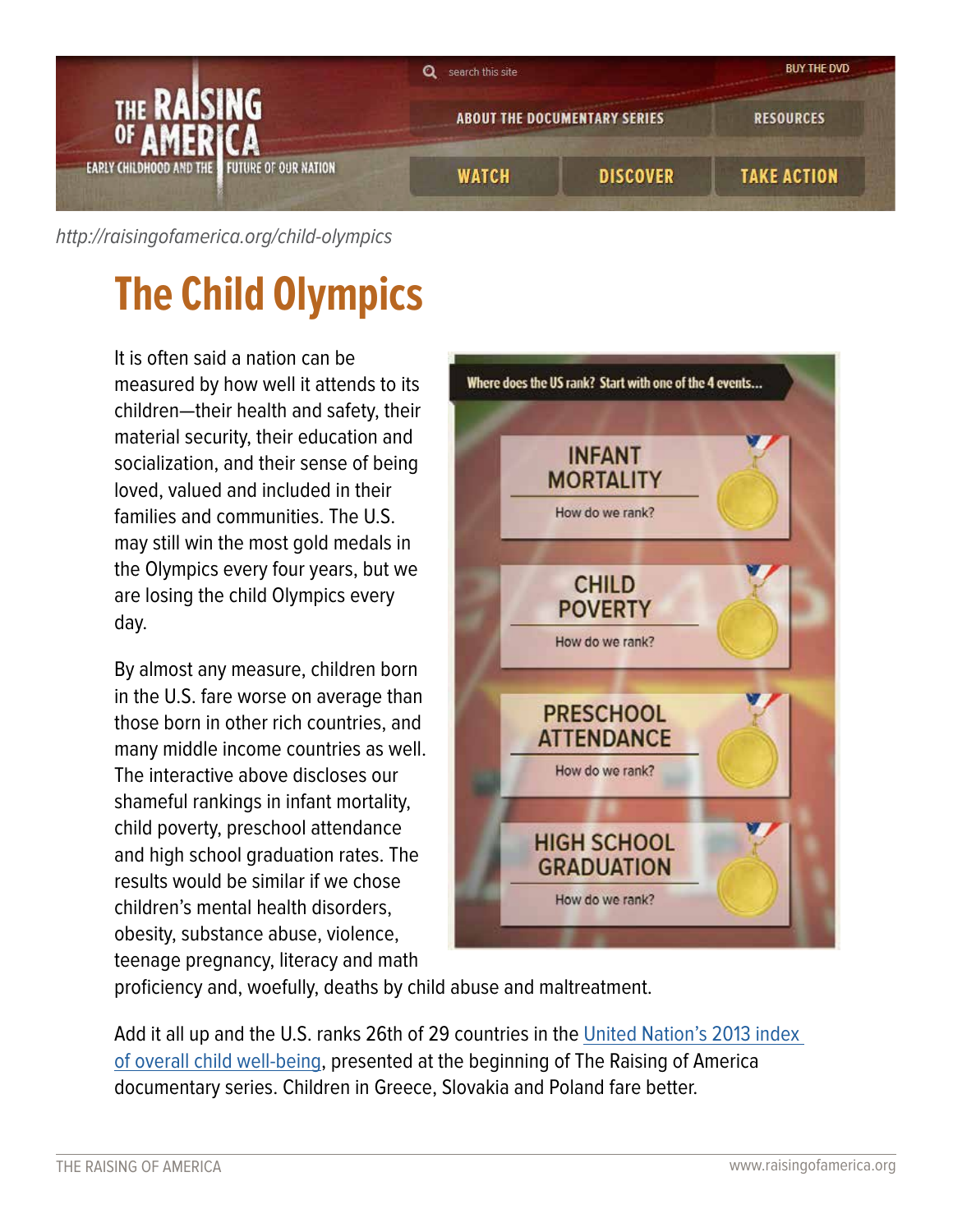"The tragedy," as an Institute of Medicine (IOM) report put it with respect to physical health, "is not that the U.S. is losing a contest with other countries, but that Americans are dying and suffering from illness and injury at rates that are demonstrably unnecessary."

How can this be? How can a nation as wealthy and as strong as the U.S. put so many more of its children at risk than do other wealthy nations, even as we cheer our young people's athletic triumphs in the Olympics?

Sources: [Education at a Glance 2014, OECD](http://www.oecd.org/edu/Education-at-a-Glance-2014.pdf) & Child Wellbeing in Advanced Economies in [the Late 2000s \(2013\), UNICEF](http://www.unicef-irc.org/publications/pdf/iwp_2013_1.pdf)

## **TAKE-AWAY**

Why does the wealthiest nation in the world have some of the worst child outcomes of any advanced economy?